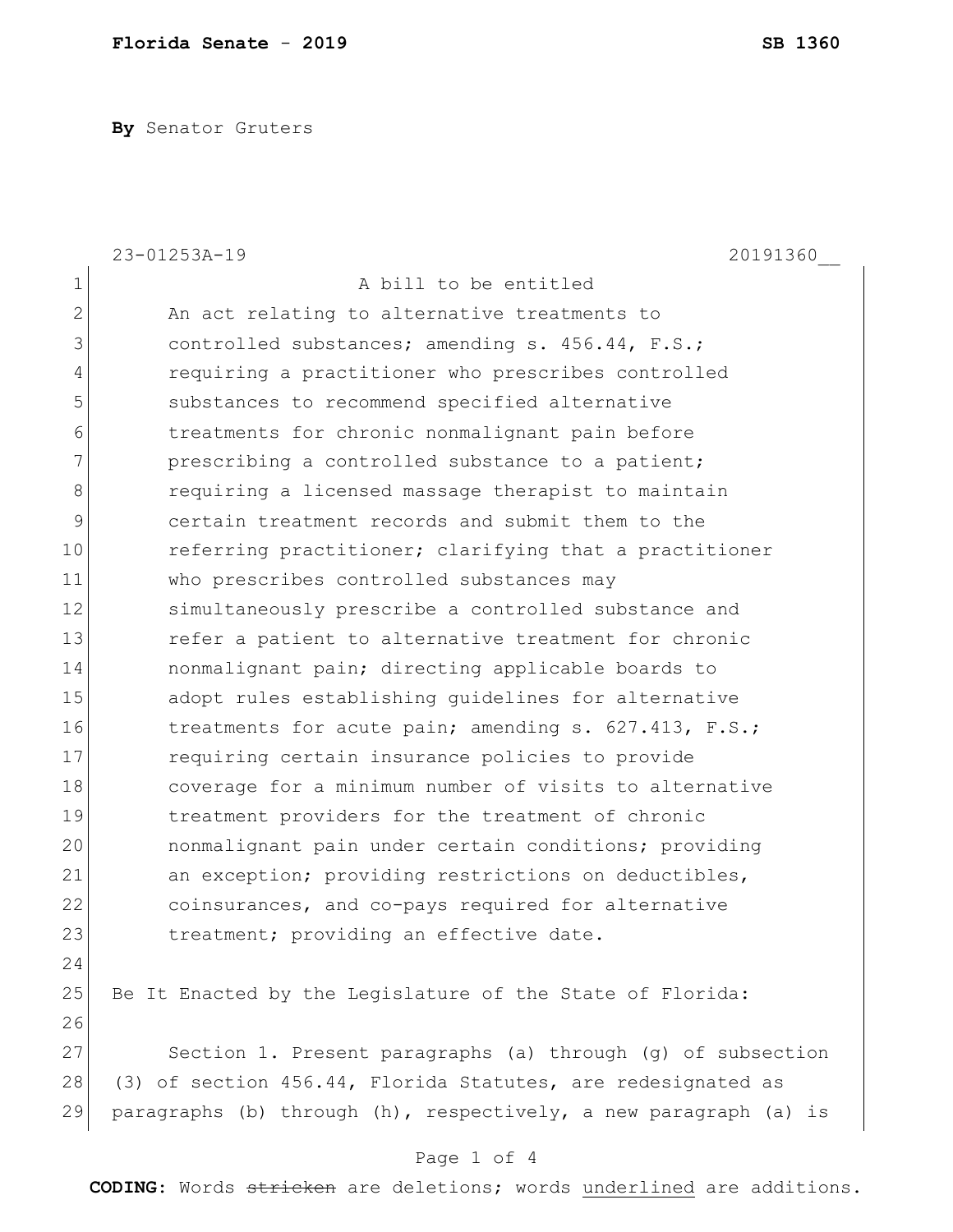|    | 23-01253A-19<br>20191360                                          |
|----|-------------------------------------------------------------------|
| 30 | added to that subsection, and subsection (4) of that section is   |
| 31 | amended, to read:                                                 |
| 32 | 456.44 Controlled substance prescribing.-                         |
| 33 | (3) STANDARDS OF PRACTICE FOR TREATMENT OF CHRONIC                |
| 34 | NONMALIGNANT PAIN. - The standards of practice in this section do |
| 35 | not supersede the level of care, skill, and treatment recognized  |
| 36 | in general law related to health care licensure.                  |
| 37 | (a) 1. Before a registrant prescribes a controlled substance      |
| 38 | to a patient, the registrant must refer to the patient one or     |
| 39 | more of the following alternative treatments based on the         |
| 40 | registrant's clinical judgment and the availability of the        |
| 41 | treatment:                                                        |
| 42 | a. Acupuncture by an acupuncturist licensed under chapter         |
| 43 | 457.                                                              |
| 44 | b. Osteopathic manipulation by an osteopathic physician           |
| 45 | licensed under chapter 459.                                       |
| 46 | c. Chiropractic services by a chiropractor licensed under         |
| 47 | chapter 460.                                                      |
| 48 | d. Occupational therapy by an occupational therapist              |
| 49 | licensed under part III of chapter 468.                           |
| 50 | e. Massage therapy by a massage therapist licensed under          |
| 51 | chapter 480.                                                      |
| 52 | f. Physical therapy by a physical therapist licensed under        |
| 53 | chapter 486.                                                      |
| 54 | 2. A licensed massage therapist treating a patient for            |
| 55 | chronic nonmalignant pain pursuant to a registrant's referral     |
| 56 | shall maintain treatment records that document each treatment's   |
| 57 | effect on the patient and shall submit such records to the        |
| 58 | referring registrant.                                             |
|    |                                                                   |

## Page 2 of 4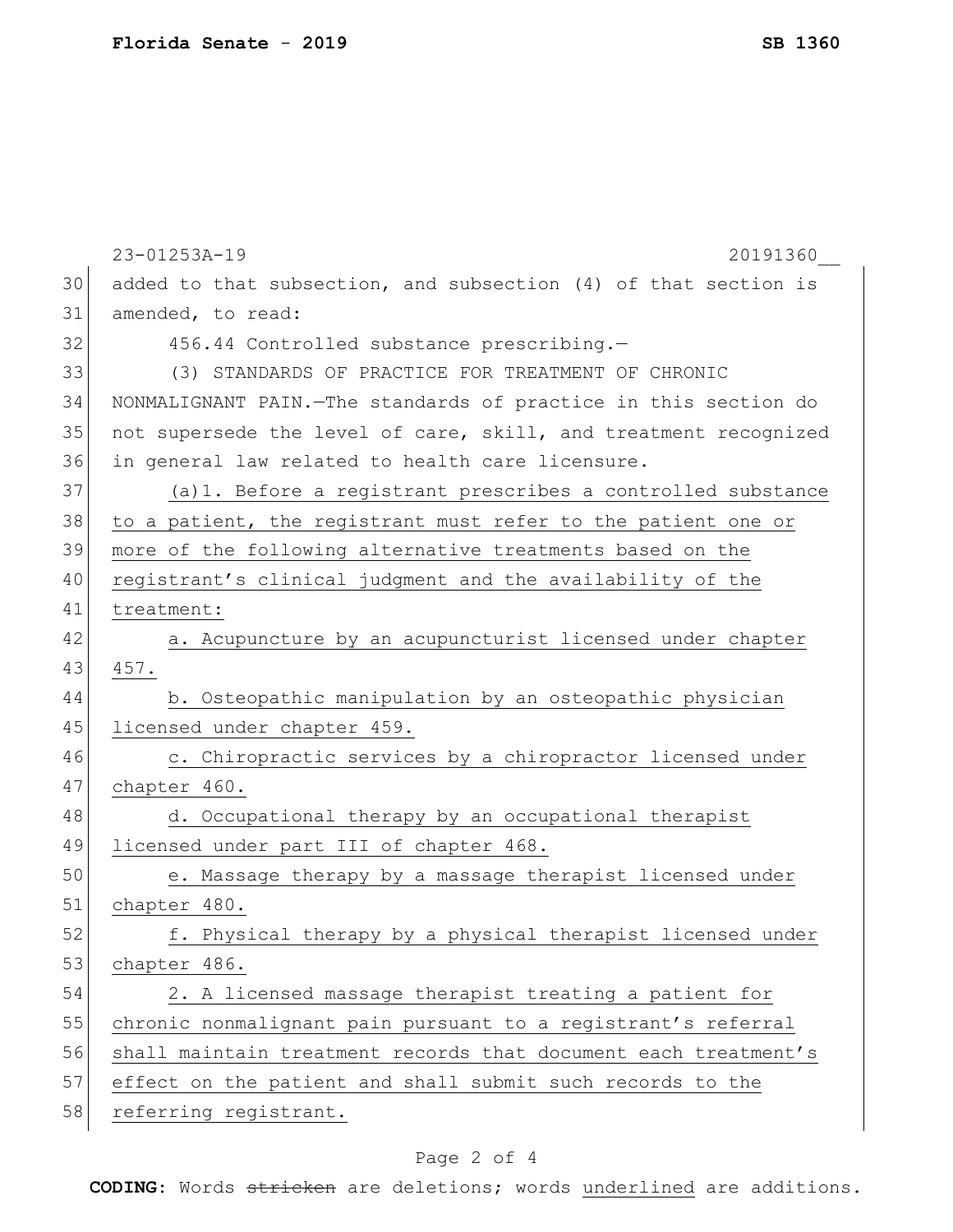|    | 23-01253A-19<br>20191360                                         |
|----|------------------------------------------------------------------|
| 59 | 3. This paragraph does not prohibit a registrant from            |
| 60 | simultaneously prescribing a controlled substance and referring  |
| 61 | a patient to an alternative treatment for chronic nonmalignant   |
| 62 | pain.                                                            |
| 63 |                                                                  |
| 64 | This subsection does not apply to a board-eligible or board-     |
| 65 | certified anesthesiologist, physiatrist, rheumatologist, or      |
| 66 | neurologist, or to a board-certified physician who has surgical  |
| 67 | privileges at a hospital or ambulatory surgery center and        |
| 68 | primarily provides surgical services. This subsection does not   |
| 69 | apply to a board-eligible or board-certified medical specialist  |
| 70 | who has also completed a fellowship in pain medicine approved by |
| 71 | the Accreditation Council for Graduate Medical Education or the  |
| 72 | American Osteopathic Association, or who is board eligible or    |
| 73 | board certified in pain medicine by the American Board of Pain   |
| 74 | Medicine, the American Board of Interventional Pain Physicians,  |
| 75 | the American Association of Physician Specialists, or a board    |
| 76 | approved by the American Board of Medical Specialties or the     |
| 77 | American Osteopathic Association and performs interventional     |
| 78 | pain procedures of the type routinely billed using surgical      |
| 79 | codes. This subsection does not apply to a registrant who        |
| 80 | prescribes medically necessary controlled substances for a       |
| 81 | patient during an inpatient stay in a hospital licensed under    |
| 82 | chapter 395.                                                     |
| 83 | (4) STANDARDS OF PRACTICE FOR TREATMENT OF ACUTE PAIN.-The       |
| 84 | applicable boards shall adopt rules establishing quidelines for  |
| 85 | the use of evidence-based, nonpharmaceutical alternative         |
| 86 | treatments including chiropractic, osteopathic manipulation,     |
| 87 | acupuncture, physical therapy, massage therapy, and occupational |

## Page 3 of 4